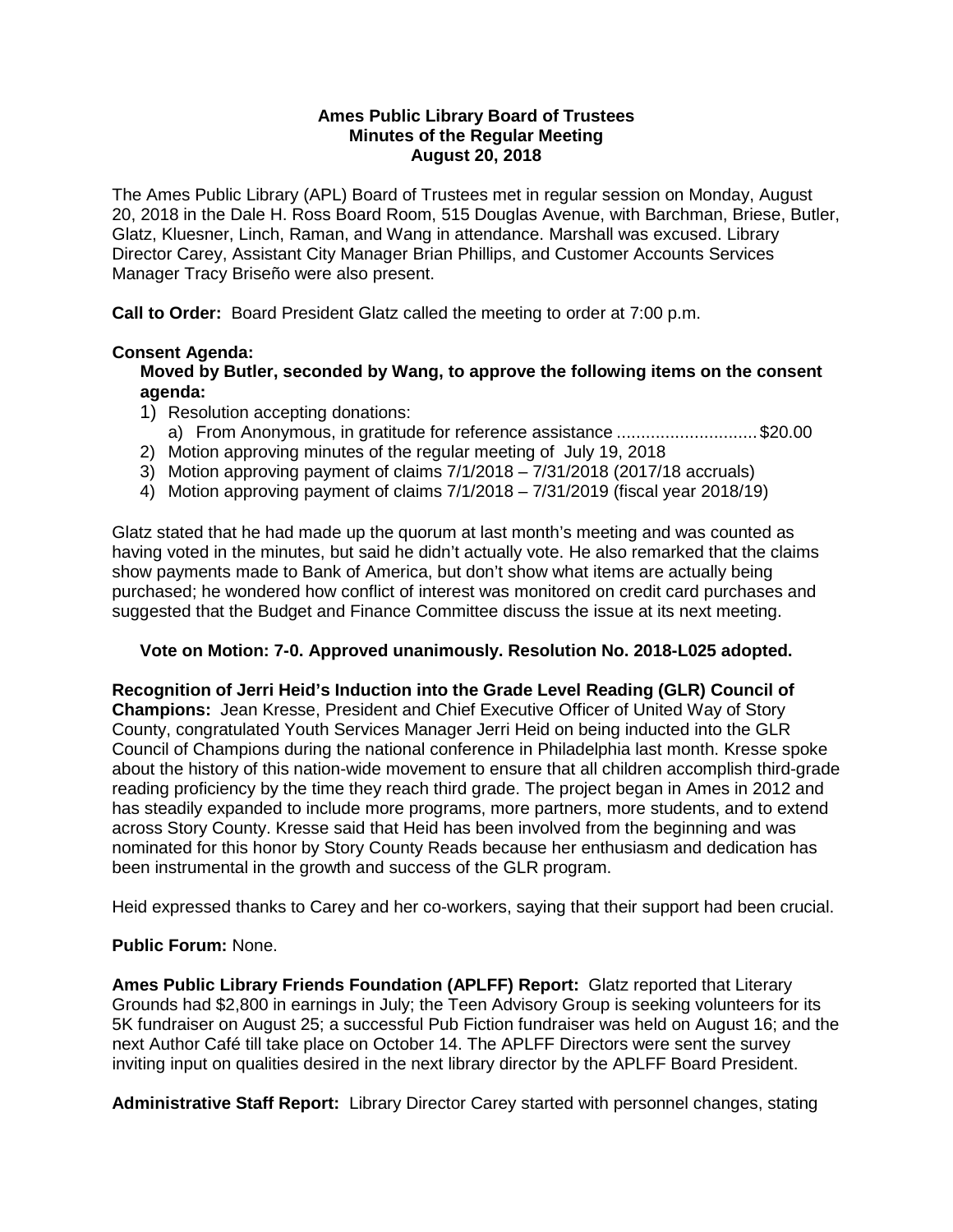that Melissa Ulbrich had joined the staff as a Cataloging Clerk. Interviews are to take place later in the week for person to fill a clerk position in Youth Services which is open as a result of Emily Filos' departure, and Customer Account Services also has an opening.

Carey said that the Summer Food Program was to run through Wednesday. She was pleased that members of the School Board, Board of Supervisors, State House, and Library Board had visited over the summer. Many of them were surprised at the level of engagement they observed in the kids and were impressed by the evident dedication of the youth volunteers.

Carey reported that the last Camp Drag program had been held August 18. She said feedback from community dropped off after first event. An All Ages Drag Show will be taking place in September. Carey said that about half of the kids who attended the camps will appear in the show. She said an article on the programs by Teen Librarian Tanvi Rastogi appeared in a recent edition of *Library Journal*.

Community Relations Specialist Susan Jasper has started new collaborations with Iowa State University (ISU). Carey highlighted two upcoming library programs: "Why Farmer Archives Matter" on September 11, which goes along with an exhibit at Parks Library; and a presentation on September 27 by President Wendy Wintersteen on ISU opportunities for women, entitled "Working My Way Up the Ranks."

Also coming in September, said Carey, are the Maximum Ames Music Festival, a Community Sing sponsored by the Ames Mennonite and First Baptist Churches, and author programs.

Carey said an excerpt of a *Washington Post* article recently appeared in the *Ames Tribune*. The reporter was looking at Ames' low unemployment rate and said that APL kept popping up in conversations with persons at social service agencies, schools, and elsewhere. He came to the Library while the free lunch was being offered and wrote about the difficulties many people continue to face in spite of Ames' low unemployment rate. Trustee Butler said the *Cedar Rapids Gazette* ran the article on its front page.

**Director Search Committee (DSC) Report:** Assistant City Manager Brian Phillips updated the Board on the committee's recent work. He said 81 responses were received from staff and volunteers on the qualities they desire in the next director—60 of them were face-to-face interviews. Phillips had tried to draw major themes from the input and distributed his summary around the table. Phillips said the next step will be to work on the marketing materials and he hoped the job advertisement could be posted by September 1. On a personal note, Phillips said he was pleased to hear the passion staff and volunteers expressed about the library.

Board President Glatz thanked Phillips for his dedication to the effort and his fine work.

The committee sought Board direction on whether Ames residency should be a condition for employment, what provisions for relocation should be offered, and how much involvement the entire group would have in the on-site interview process. Considerations were detailed in the staff report Phillips had prepared for the meeting.

#### **Moved by Kluesner, seconded by Raman, to indicate that the Board would prefer Ames residency, but not require it.**

There was agreement that it will be important for the director to be involved in the community and responsive to the taxpayers, but the overriding concern was to attract the very best candidates and it was felt that a residency requirement could potentially be a deal-breaker for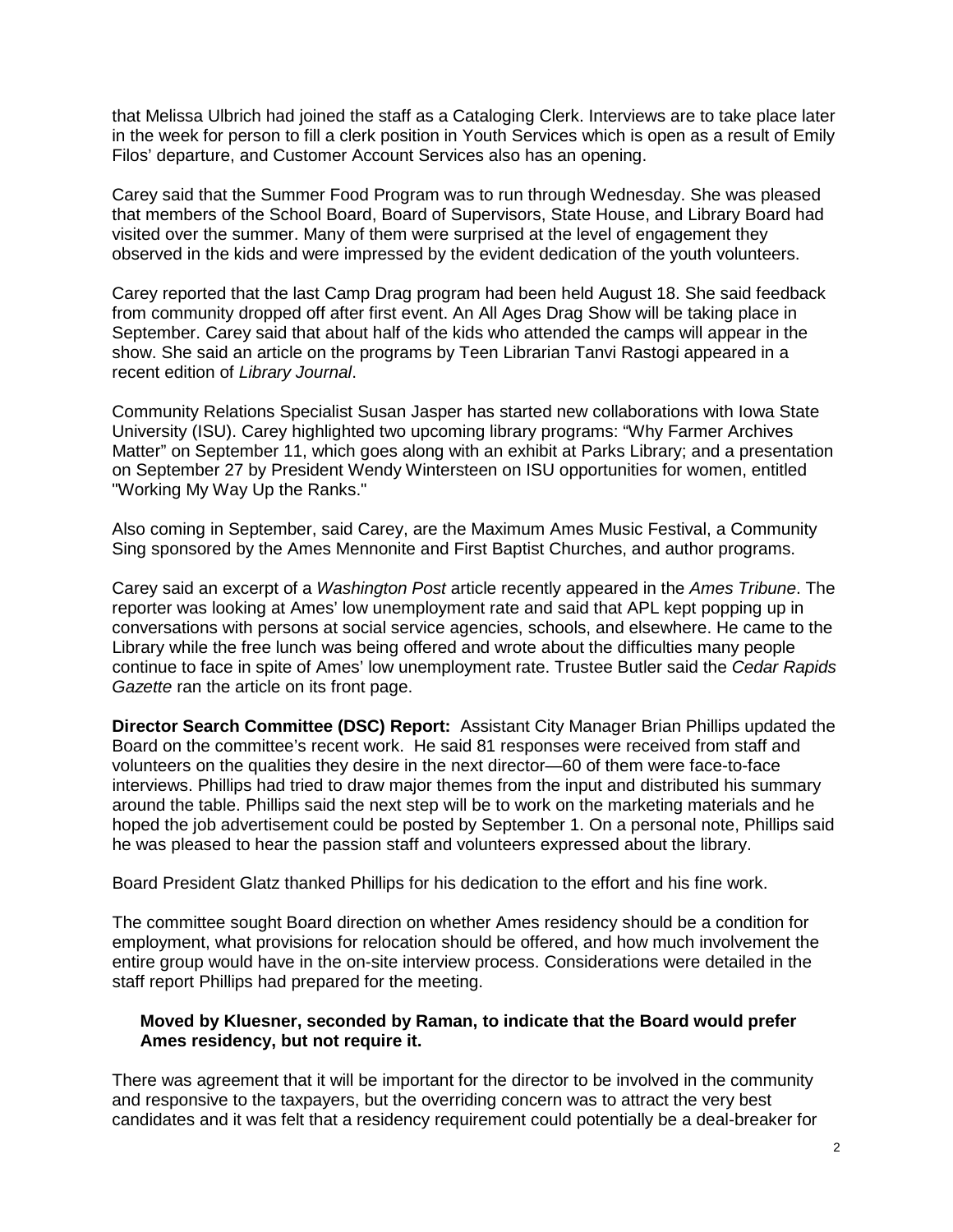some candidates, depending on their personal or family circumstances.

#### **Wang offered a friendly amendment to restate the motion to indicate that the Board "would strongly prefer Ames residency, but not require it." Amendment accepted by Kluesner. Vote on Motion as Amended: 7-0. Motion carried unanimously.**

Phillips explained that the City's practice is to reimburse department heads up to 10% of salary for relocation expenses, which could include temporary housing, as long as the person relocated to Ames.

## **Moved by Raman, seconded by Wang, that the relocation stipend be paid only if the individual is moving to Ames.**

It was suggested that the two motions might send a mixed message, but others maintained that the stipend would serve as an incentive to relocate to Ames without limiting the recruiting pool.

## **Vote on Motion: 4-1-2 (Kluesner, Linch, Raman, and Wong voting aye; Briese voting no; Barchman and Butler abstaining). Motion declared carried.**

Discussion ensued about the on-site interview process. The trustees agreed that it would be important to meet privately with each candidate. It was suggested that the board interview take place shortly after the public presentation so that it could form the basis of the conversation.

Recognizing that the trustees' schedules might preclude the possibility that all nine of them could attend every interview, Briseño was asked to conduct a poll about their availability between November 5 and 16. Phillips stressed that the formal interviews needed to be very consistent, with the same interviewers, the same questions, conducted in the same order, etc. It was determined that if one or two trustees couldn't be present when the rest were available, the committee would find another way for them to have some sort of substantive meeting with each candidate. Phillips also said that if certain persons could not commit to attending all sessions, another possibility, while not favorable, would be to let them opt out.

When asked how the open meetings law applied to the director selection process, Phillips stated that if all the trustees conducted an interview, it would be considered a public meeting; however, candidates may request that their interview be held in closed session. When it meets to wrap up the process—evaluate the candidates, consider conditions of employment, discuss the salary levels, etc.—the Board itself has the option of voting to go into closed session.

#### **Moved by Raman, seconded by Barchman, to make an interview with the Board part of the on-site process. Vote on Motion: 7-0.**

## **Confidentiality and Library User Records Policy:**

**Moved by Raman , seconded by Kluesner, to adopt a resolution approving revisions to the Confidentiality and Library Records Policy as presented/amended.**

When asked if customers understood that possession of a library card implied that the holder's consent had been given, Briseño stated that the matter is discussed with everyone when their card is issued.

Staff was asked how the Library's confidentiality agreement worked and if it could be enforced.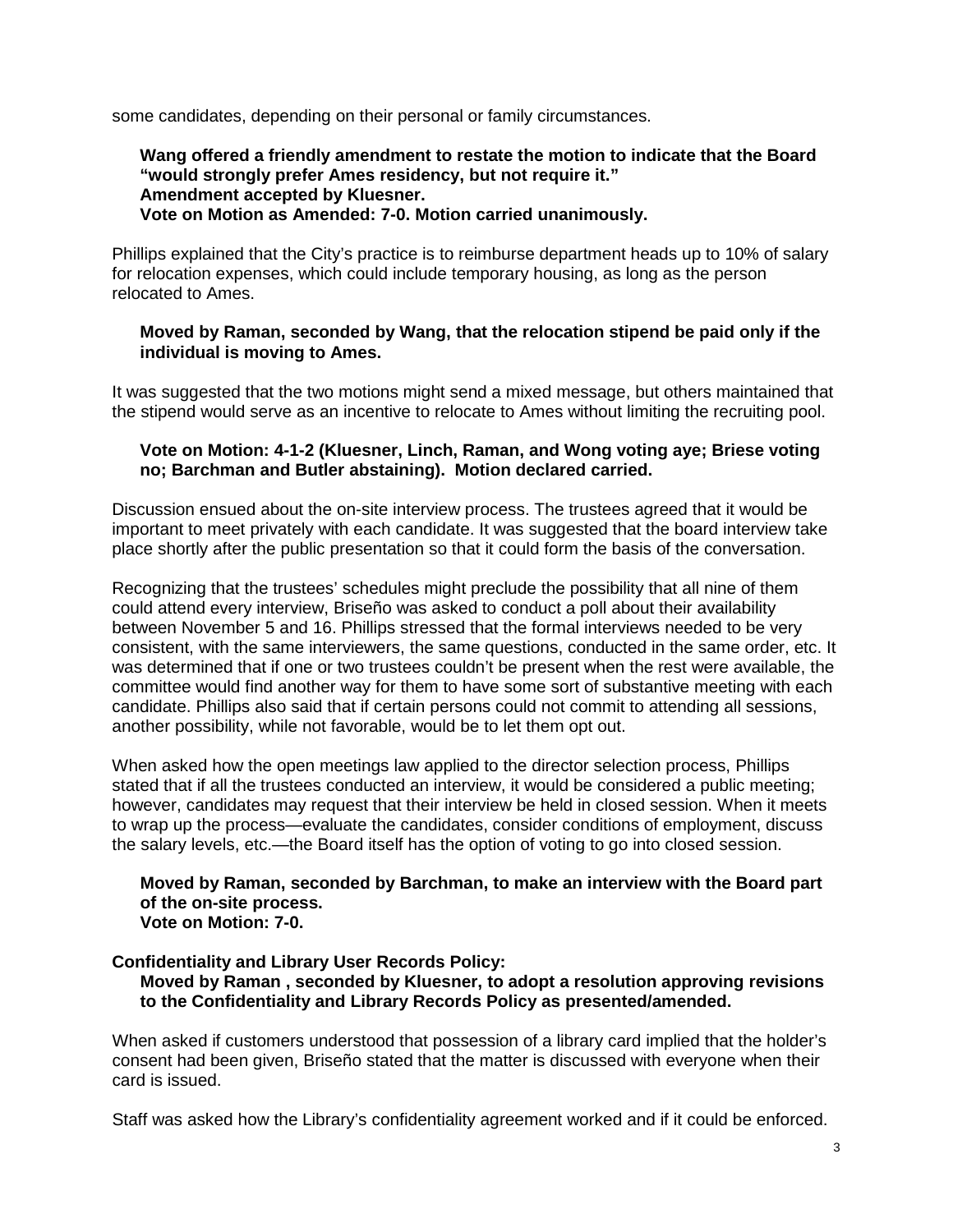Carey replied that the issue is taken seriously and discussed with staff. She said there are circumstances in which a breach could be an oversight, but a supervisor would have a discussion with an employee if he/she broke confidentiality. Every attempt is made to thoroughly cover the matter in training.

**Vote on Motion (as presented): 7-0. Approved unanimously. Resolution No. 2018-L026 adopted.**

**Library Security Cameras Policy:** 

**Moved by Wang, seconded by Butler, to adopt a resolution approving revisions to the Confidentiality and Library Records Policy as presented/amended. Vote on Motion (as presented): 7-0. Approved unanimously. Resolution No. 2018-L027 adopted.**

**Internet Use Policy and Guidelines Policy:** It was noted that the policy applies to all Internet usage and devices.

The trustees questioned what "some information about checkout of devices and computers" was meant in the Library Practices section. Briseño explained that staff can check to see who used a particular computer or checked out a laptop—information that is useful if any damage has been done, for example. The trustees thought the terminology was ambiguous and felt the policy would be clearer if the opening phrase in the first sentence were eliminated.

Glatz said that the hyperlink to the *Library Bill of Rights* needed to be updated; it directed a person to the *Interpretations of the Library Bill of Rights*, rather than the bill itself.

**Moved by Raman, seconded by Wang, to adopt a resolution approving revisions to the Internet Use Policy and Guidelines Policy with a change in the first sentence under Library Practices to read "The Library does not retain browser history or personal information," and correction of the hyperlink directing persons to the**  *Library Bill of Rights* **under References. Vote on Motion: 7-0 . Approved unanimously. Resolution No. 2018-L028 adopted.**

**Social Networking Policy:** There was general discussion about the policy. When asked if deleting "off topic" comments were a form of censorship, staff explained that the practice was simply an attempt to keep conversation threads focused on library-related matters.

Questions were raised about the reference to "liking" and "following" on social media sites. Staff explained that the disclaimer about online relationships with persons or organizations was analogous to the neutral position the Library takes with respect to the content of books or programs. When asked what might be lost if APL didn't "like" or "follow" any author or organization, staff stated that the Library would lose the opportunity to push content, engage in conversations, and see what others are saying about the Library. It was noted that an added benefit of social media is that it goes beyond advertising—it can promote community building and on-going relationships.

Asked if other platforms were being used, Carey stated that APL has a Twitter account, but has been cautious in using it, in part because it would demand a huge time commitment.

**Moved by Barchman, seconded by Wang, to table this matter and direct staff to look at other libraries to see what they are doing with regard to a Social Networking Policy. Vote on Motion 7-0: Approved unanimously.**